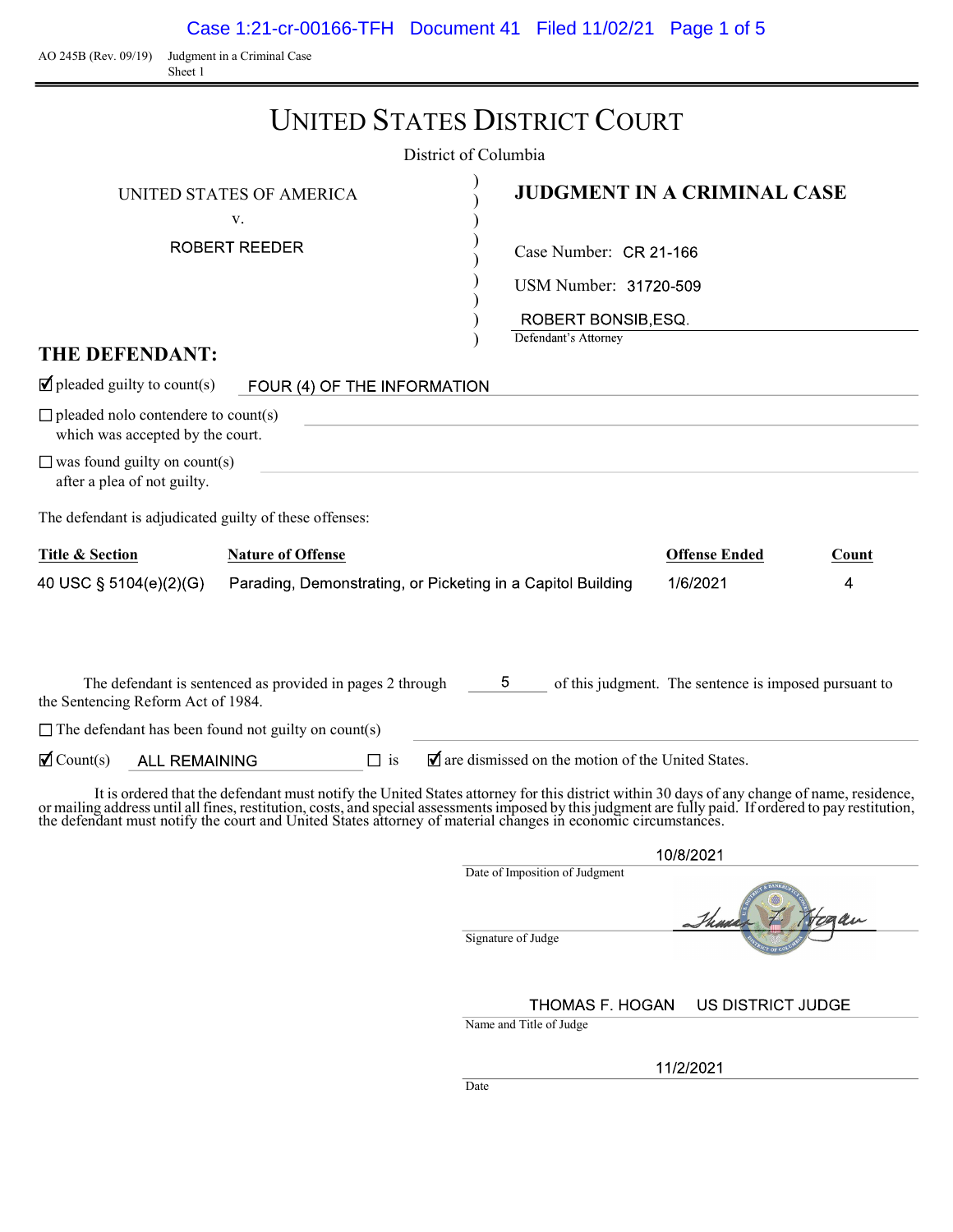AO 245B (Rev. 09/19) Judgment in Criminal Case Sheet 2 — Imprisonment

DEFENDANT: ROBERT REEDER CASE NUMBER:

IMPRISONMENT

The defendant is hereby committed to the custody of the Federal Bureau of Prisons to be imprisoned for a total term of: THREE (3) MONTHS ON COUNT 4

|  | $\Box$ The court makes the following recommendations to the Bureau of Prisons: |  |
|--|--------------------------------------------------------------------------------|--|
|  |                                                                                |  |
|  |                                                                                |  |
|  |                                                                                |  |

 $\Box$  The defendant is remanded to the custody of the United States Marshal.

 $\Box$  The defendant shall surrender to the United States Marshal for this district:

 $\Box$  at  $\Box$  a.m.  $\Box$  p.m. on .

□ as notified by the United States Marshal.

 $\blacktriangleright$  The defendant shall surrender for service of sentence at the institution designated by the Bureau of Prisons:

 $\Box$  before 2 p.m. on

□ as notified by the United States Marshal.

 $\blacksquare$  as notified by the Probation or Pretrial Services Office.

## **RETURN**

I have executed this judgment as follows:

|    | Defendant delivered on | tc                                      |  |
|----|------------------------|-----------------------------------------|--|
| at |                        | with a certified copy of this judgment. |  |

 $By$ 

UNITED STATES MARSHAL

DEPUTY UNITED STATES MARSHAL

 $2^{\circ}$  $\overline{5}$ Judgment — Page  $% \left( \left( \mathcal{A},\mathcal{A}\right) \right) =\left( \mathcal{A},\mathcal{A}\right)$  of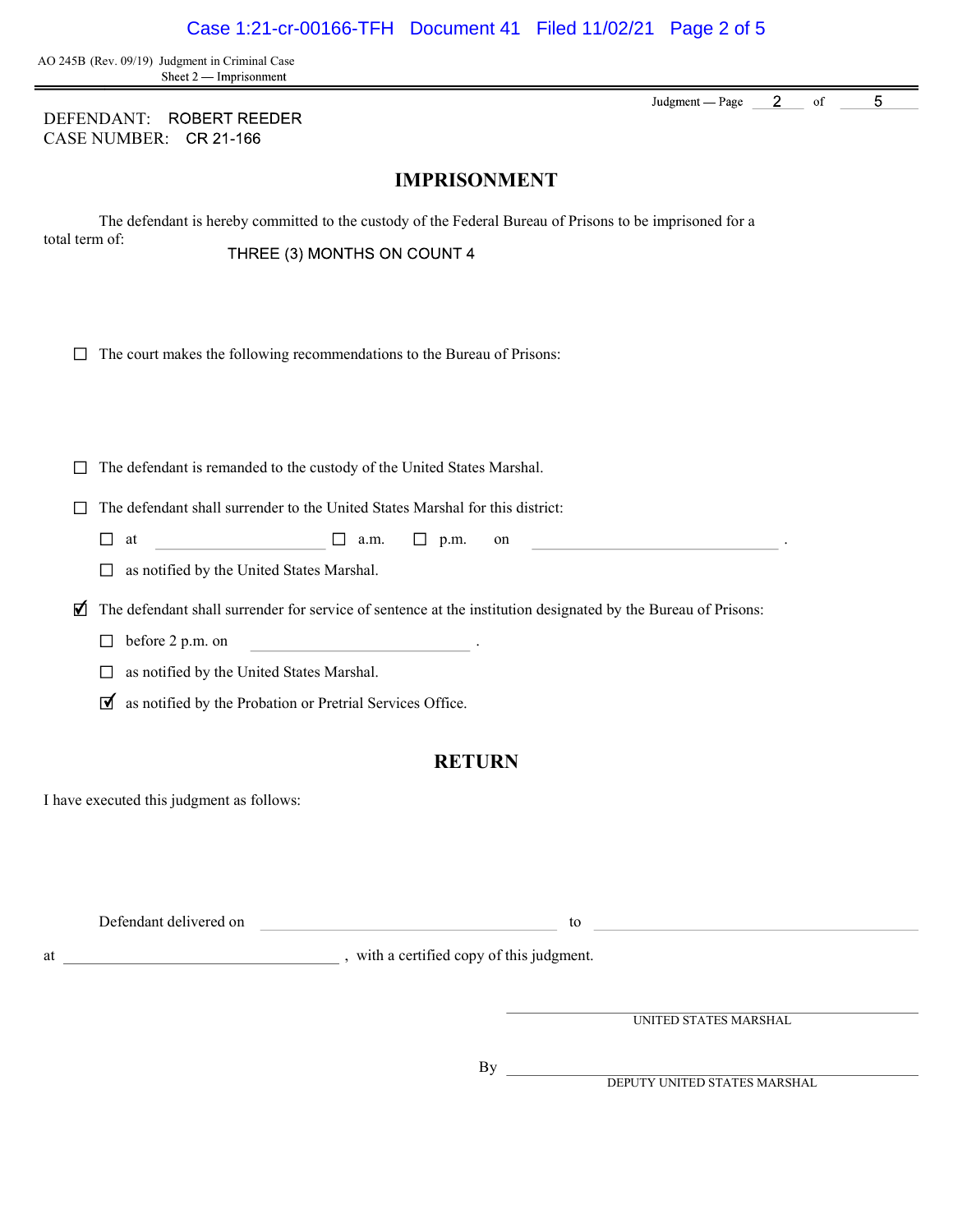Case 1:21-cr-00166-TFH Document 41 Filed 11/02/21 Page 3 of 5

AO 245B (Rev. 09/19) Judgment in a Criminal Case<br>Sheet 2A — Imprisonment

DEFENDANT: ROBERT REEDER CASE NUMBER:

## ADDITIONAL IMPRISONMENT TERMS

You are ordered to make restitution to the US Department of Treasury in the amount of \$500.00.

The court determined you do not have the ability to pay interest and therefore waives any interest or penalties that may accrue on the balance.

Restitution payments shall be made to the Clerk of the Court for the United States District Court,

District of Columbia, for disbursement to the following victim: Victim Name Amount of Loss \$500.00

**US Department of Treasury** 1500 Pennsylvania Avenue NW Washington, DC 20220

You shall comply with the following special conditions:

Restitution Obligation – You must pay the balance of any restitution owed at a rate of no less than \$50.00 each month.

THE COURT FINDS that you do not have the ability to pay a fine and, therefore, waives imposition of a fine in this case.

NOTICE OF APPEAL-You have a right to appeal the sentence imposed by this Court if the period of imprisonment is longer than the statutory maximum or the sentence departs upward from the applicable Sentencing Guideline range. If you choose to appeal, you must file any appeal within14 days after the Court enters judgment. If you are unable to afford the cost of an appeal, you may request permission from the Court to file an appeal without cost to you.

 $\overline{3}$ Judgment-Page of 5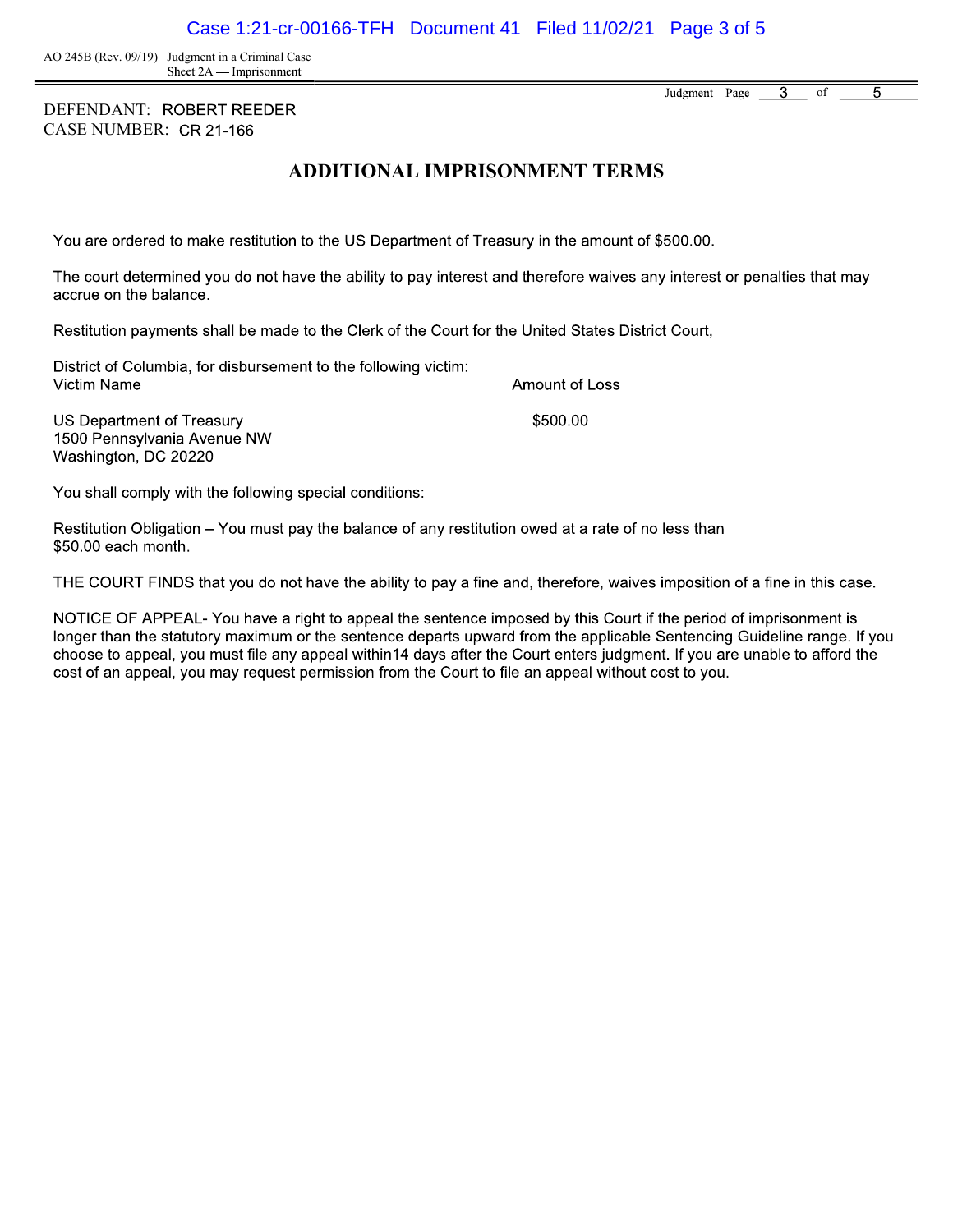DEFENDANT: ROBERT REEDER CASE NUMBER: CR 21-166

5 Judgment-Page 4 of

# PROBATION

You are hereby sentenced to probation for a term of:

NO TERM OF PROBATION IMPOSED

# MANDATORY CONDITIONS

- 1. You must not commit another federal, state or local crime.<br>2. You must not unlawfully possess a controlled substance.
- 2. You must not unlawfully possess a controlled substance.<br>3. You must refrain from any unlawful use of a controlled s
- 3. You must refrain from any unlawful use of a controlled substance. You must submit to one drug test within 15 days of placement on probation and at least two periodic drug tests thereafter, as determined by the court.
	- $\Box$  The above drug testing condition is suspended, based on the court's determination that you pose a low risk of future substance abuse. (check if applicable)
- 4.  $\Box$  You must cooperate in the collection of DNA as directed by the probation officer. (check if applicable)
- 5.  $\Box$  You must comply with the requirements of the Sex Offender Registration and Notification Act (34 U.S.C. § 20901, *et seq.*) as directed by the probation officer, the Bureau of Prisons, or any state sex offender registration agency in the location where you reside, work, are a student, or were convicted of a qualifying offense. (check if applicable)
- 6.  $\Box$  You must participate in an approved program for domestic violence. (check if applicable)
- 7.  $\Box$  You must make restitution in accordance with 18 U.S.C. §§ 2248, 2259, 2264, 2327, 3663, 3663A, and 3664. (check if applicable)
- 8. You must pay the assessment imposed in accordance with 18 U.S.C. § 3013.<br>9. If this judgment imposes a fine, you must pay in accordance with the Schedu
- 9. If this judgment imposes a fine, you must pay in accordance with the Schedule of Payments sheet of this judgment.<br>10. You must notify the court of any material change in your economic circumstances that might affect you
- 10. You must notify the court of any material change in your economic circumstances that might affect your ability to pay restitution, fines, or special assessments.

You must comply with the standard conditions that have been adopted by this court as well as with any other conditions on the attached page.